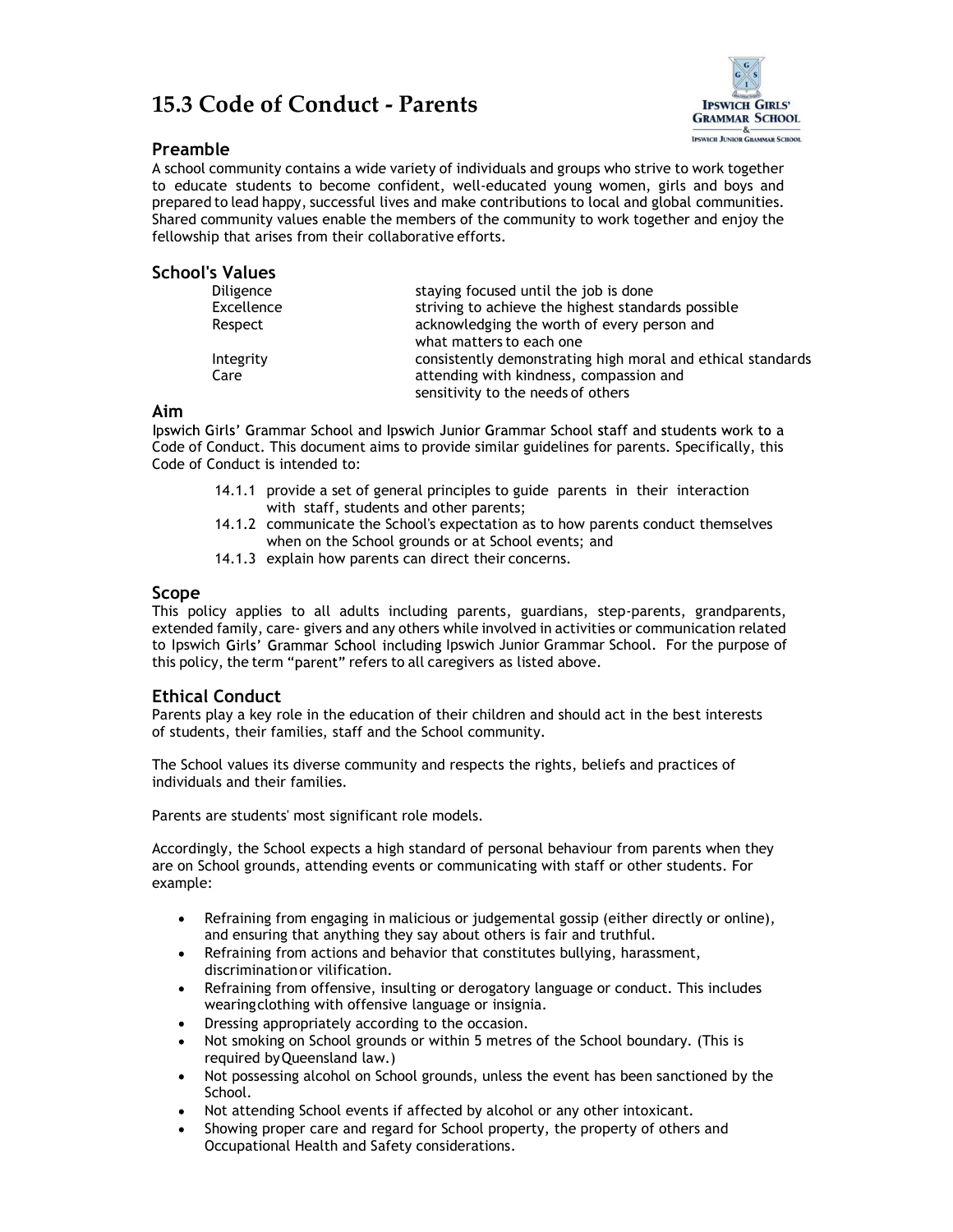### Communication and interaction with staff, other parents and students

Parents are expected to interact civilly with staff, students and other parents at all times. Written and spoken communication should be courteous and respectful. Abusive language, raising your voice, insulting or violent behaviour to anyone on School grounds or at any School-related event, is not appropriate.

Parents are expected to ensure that relationships with students are strictly in accordance with appropriate roles and that favouritism and special treatment are avoided.

Parents are expected to ensure that physical contact with students is appropriate given the age of, and relationship with the student such that questions of impropriety do not arise.

Whilst interaction between students can be unruly it is not appropriate to discipline another parents' child whilst on school grounds, unless there is a reasonable health and safety concern. Physical contact should be avoided unless there is a reasonable health and safety concern.

In some circumstances parents are required by law to advise the School of areas of potential conflict, such as parenting and family court orders. The School expects parents to behave lawfully on School grounds and observe the terms of any order, obligation or undertaking they may be subject to.

#### What parents can expect from a staff member if communication becomes inappropriate

In cases where a parent does not interact civilly with staff, either in person in or outside of the school grounds, during a phone call, or via email, the staff member may take one of the following actions:

- Request that the parent cease their inappropriate communication in order to allow  $\bullet$ the communication to proceed.
- Inform the parent that unless the inappropriate communication ceases, the staff member may put an end to the phone call, meeting or discussion.
- Request another staff member be present for the remainder of the meeting, if deemed necessary to proceed with such.
- Lodge a complaint against the offending parent.

# Use of Social Media

Social media can be defined as how we use technology to communicate and connect with others. Despite the range of positive uses for social media, there are also a number of ethical and legal issues associated with its use. Many people may hold the mistaken belief that anything published online will be without legal consequence. However, parents should be aware that there are a number of potential legal liabilities that may arise, particularly in relation to issues pertaining to reputational damage, and defamation.

Parents can ensure they abide by the laws and the School's expectations of its parents, by complying with the following:

- The School, its staff and members of its community should not be mentioned or  $\bullet$ discussed in a negative or defamatory way.
- Photographs of students in school uniform represent the School and its students, and should not be posted if they have the potential to bring negative connotations towards the School or its staff and students.
- Photographs containing other students should not be posted without the express consent of the other child/children's parents.
- Email addresses of parents, staff and students should not be given to other people without their express consent.
- Parents are not permitted to make contact with other students via any form of social media without the express consent of the student's parents.

#### What parents can expect from the School

The School takes seriously any issues that are brought to its attention. If parents express their concerns to the School, they can expect to be treated with courtesy and respect in order to try and resolve the matter.